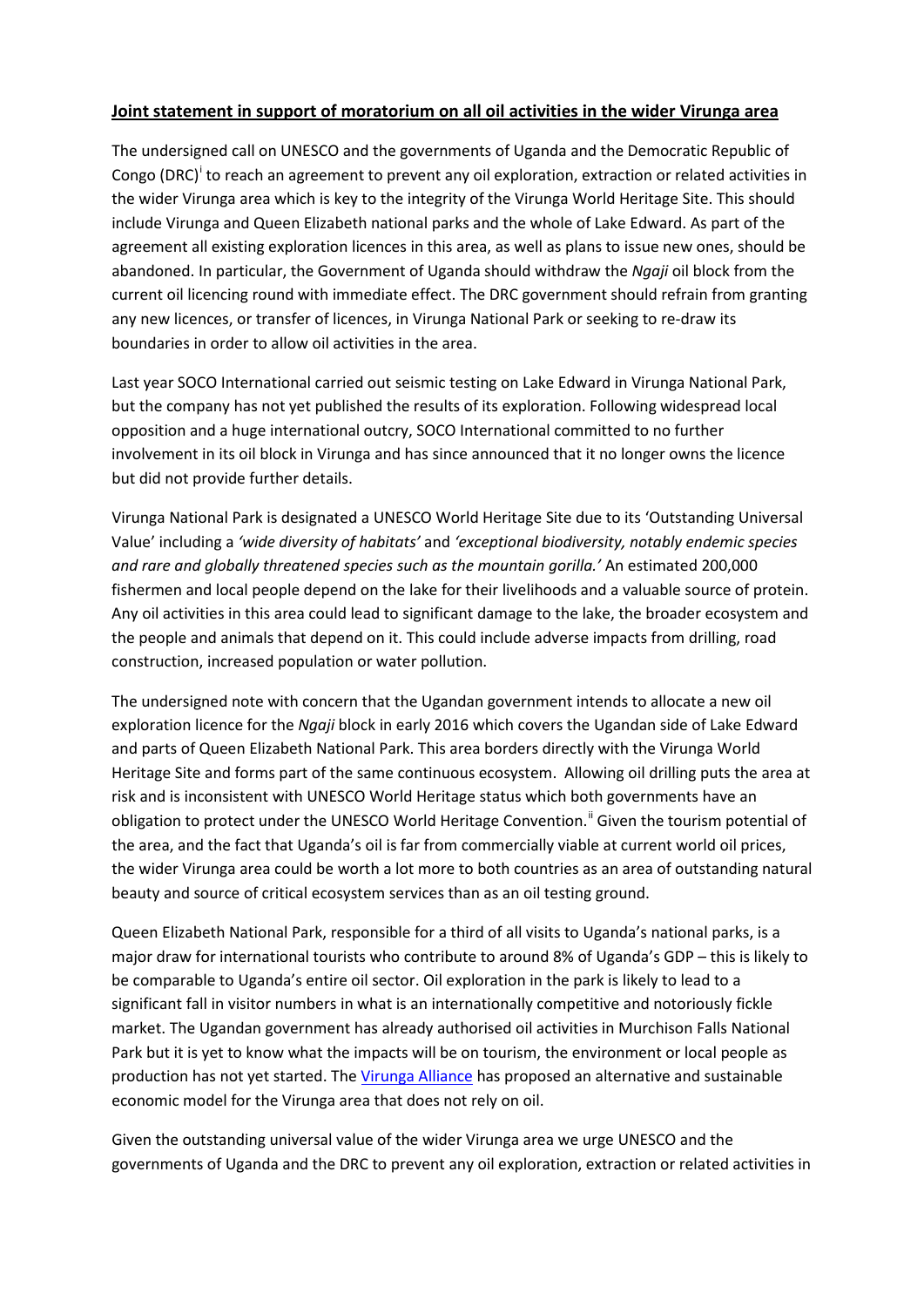Virunga and Queen Elizabeth national parks and Lake Edward and cancel any oil-related licencing in the area indefinitely.

<span id="page-1-0"></span>i <sup>i</sup> Although the immediate areas of concern as detailed in this communication are within Uganda and DRC, given it also borders the Virunga World Heritage Site within the wider Virunga area, we would welcome and invite the inclusion of Rwanda in such an agreement.<br><sup>ii</sup> See for example World Heritage Committee Decision 37Com 7(III) para 8 which states: *Notes with concern the* 

<span id="page-1-1"></span>*growing impact of the extractives industries on World Heritage properties, and urges all States Parties to the Convention and leading industry stakeholders, to respect the "No-go" commitment by not permitting extractives activities within World Heritage properties, and by making every effort to ensure that extractives companies located in their territory cause no damage to World Heritage properties, in line with Article 6 of the Convention.*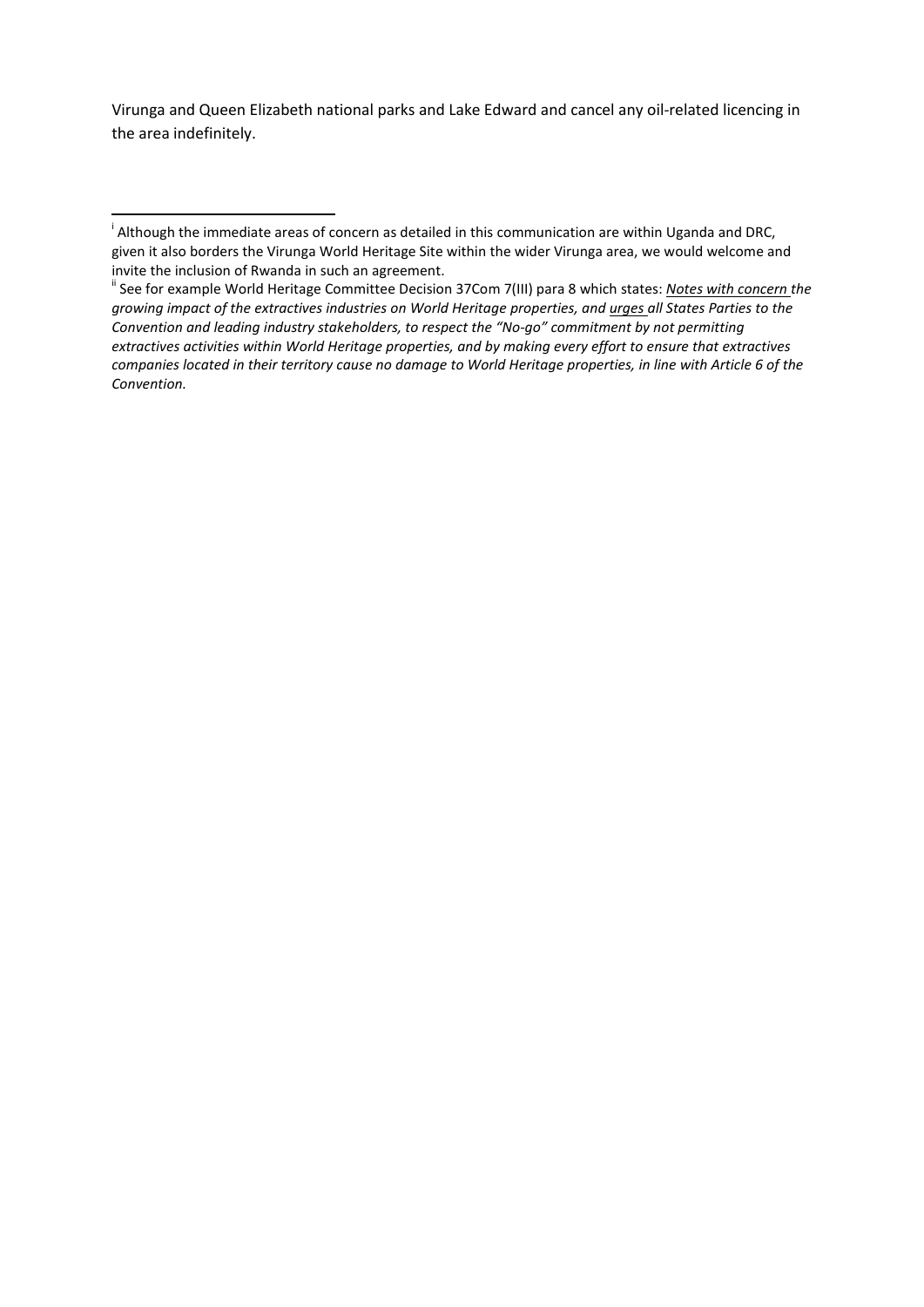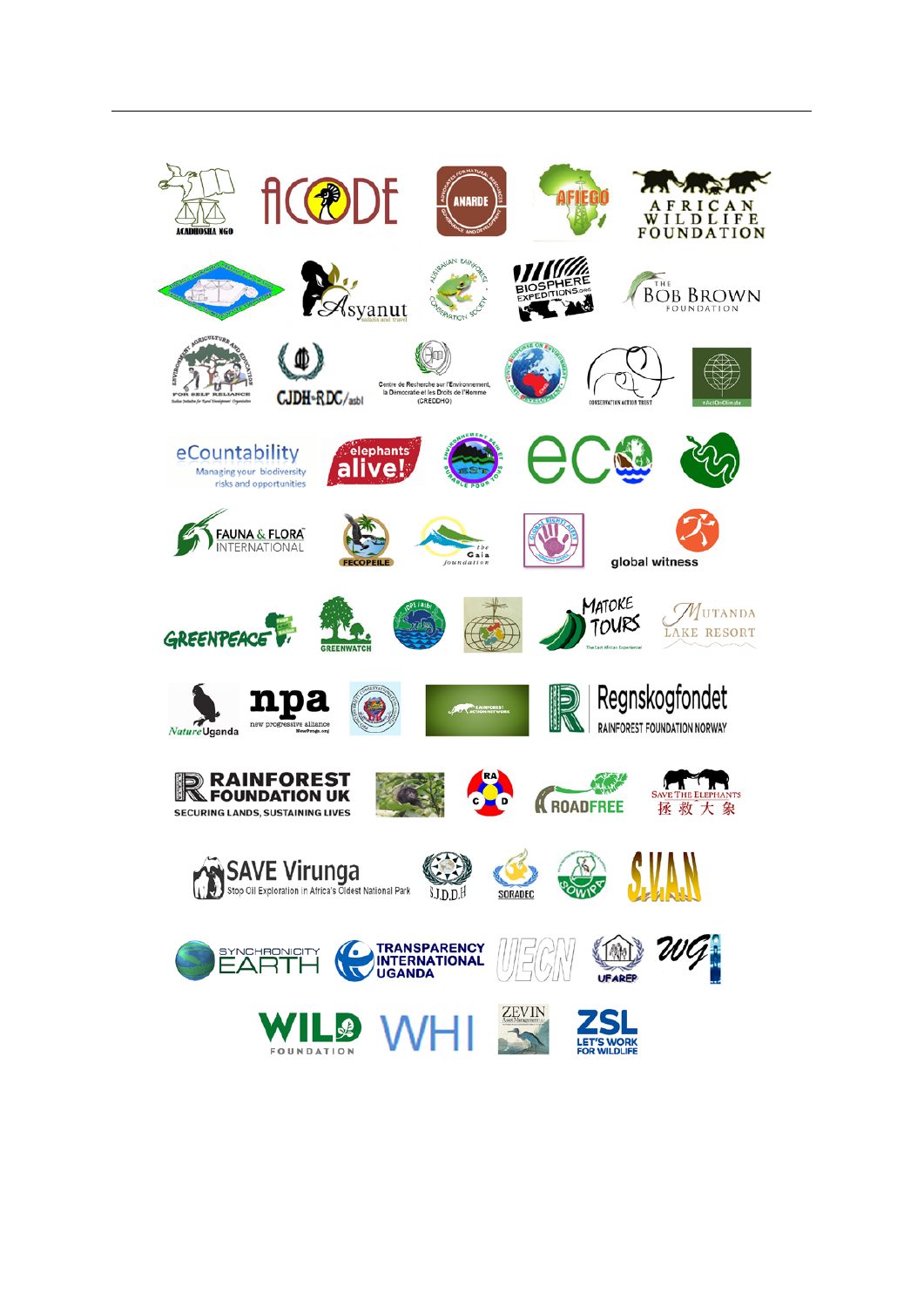## **Signatories**

ACADHOSHA DESCARTES MONTHLINE AND ACADHOSHA Action Coalition for Climate Change **Enock Nimpamya** Enock Nimpamya Advocates Coalition for Development and Environment (ACODE) Advocates for Natural Resource Governance and Development (ANARDE) Africa Institute for Energy Governance (AFIEGO) Dickens Kamugisha African Wildlife Foundation **Kaddu Sebunya - President** Kaddu Sebunya - President Association Pour Le Developpement Des Initives Paysannes Asyanut Safaris **Babra Adoso Vanhelleputte** Babra Adoso Vanhelleputte Australian Rainforest Conservation Society **Dramage Conservation Society** Dr Aila Keto. AO - President Biosphere Expeditions Dr. Matthias Hammer - Executive Director Bob Brown Foundation and the state of the state of the state of the state of the state of the state of the state of the state of the state of the state of the state of the state of the state of the state of the state of th Buliisa Initiative for Rural Development Organisation (BIRUDO) Civic Response On Environment & Development (CRED) CJDH-RDC Fortunat Maronga Community Development and Conservation Agency (CODECA) Conservation Action Trust Francis Garrard - Director CREDDHO Semakuba Corneille Deep Green Resistance Derrick Jensen Earthsight **Sam Lawson** Earthworks Jennifer Krill Ecological Christian Organisation (ECO Uganda) Charles Kabiswa eCountability **Bill Butcher- Director** Elephants Alive **Marlene McCay - Founder and Chairperson** EST **EST** STEPHEN ASSESSMENT ASSESSMENT AND THE MANUSCRIPTION OF THE MANUSCRIPTION OF THE MANUSCRIPTION OF THE MANUSCRIPTION OF THE MANUSCRIPTION OF THE MANUSCRIPTION OF THE MANUSCRIPTION OF THE MANUSCRIPTION OF THE MANUSC Fauna & Flora International Mark Rose - Chief Executive Officer FECOPEILE Josué Mukura Frankfurt Zoological Society **Dr Christof Schenck - CEO** Gaia Foundation **Lizability** Controller Controller Controller Controller Controller Controller Controller Controller Controller Controller Controller Controller Controller Controller Controller Controller Controller Contro Global Rights Alert Winnie Ngabiirwe Global Witness **Patrick Alley - Founder Patrick Alley - Founder** Greenpeace Victorine Sirri Che Thöner Greenwatch **Irene Ssekyana IDPE** Bantu LUKAMBO Jeunesse du Monde République Démocratique du Congo Lake Albert Biodiversity Conservation Alert (LABCA) Matoke Tours Willem Johannes Kok - Managing director Mid-western region Centre for Democracy & human rights (MICOUD) Mutanda Lake Resort Willem Johannes Kok - Managing director Nature Uganda Architecture Uganda Architecture International Architecture Architecture Byaruhanga New Eden Christian Foundation Canon Baluku New Eden Canon Baluku New Progressive Alliance **Edge and Struck and Struck and Struck** Edge and Struck and Struck and Struck and Struck and Struck and Struck and Struck and Struck and Struck and Struck and Struck and Struck and Struck and Struc

1

Dr. Arthur Bainomugisha

Frank Tumusiime

Janvier Murairi

Paolyel MP Onencan

Bashir Twesigye - Executive Director

Asiku Micah

Mr Tibère Kajemba Dunia

Mugume Michael

Lawrence Kangula